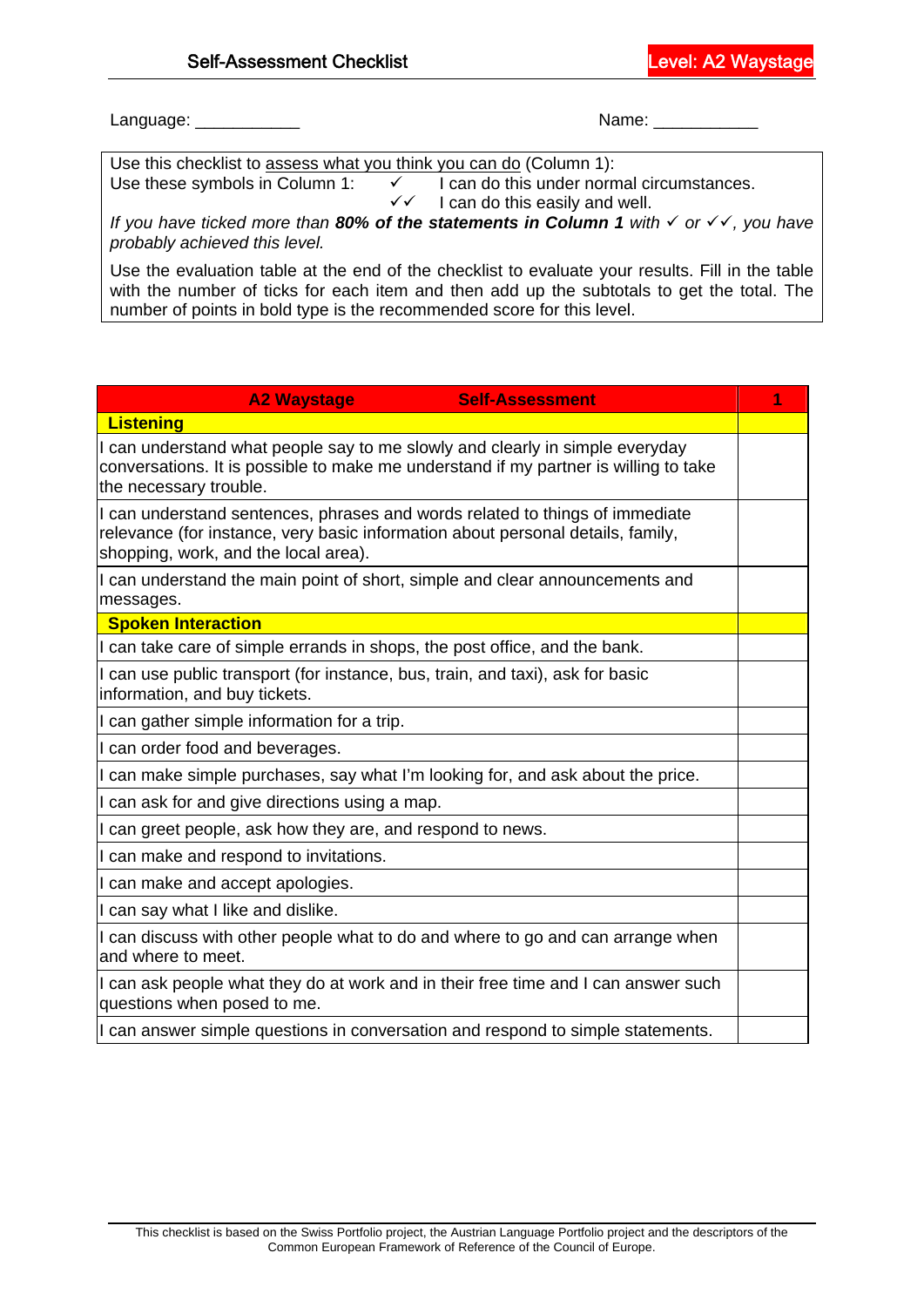| <b>Spoken Production</b>                                                                                                                                                                                                            |  |  |  |  |
|-------------------------------------------------------------------------------------------------------------------------------------------------------------------------------------------------------------------------------------|--|--|--|--|
| I can describe myself, my family, and other people.                                                                                                                                                                                 |  |  |  |  |
| I can describe where I live.                                                                                                                                                                                                        |  |  |  |  |
| I can describe my educational background and my current or last job.                                                                                                                                                                |  |  |  |  |
| <b>Reading</b>                                                                                                                                                                                                                      |  |  |  |  |
| can read a short, simple message about a concrete event and understand what<br>happened and when and where it occurred.                                                                                                             |  |  |  |  |
| I can extract important information from reports or simple newspaper articles<br>containing lots of numbers, names, illustrations, and headlines.                                                                                   |  |  |  |  |
| I can understand very short narrative texts on everyday topics if they are written in<br>simple language.                                                                                                                           |  |  |  |  |
| I can understand a simple personal letter, in which someone writes or asks me<br>about aspects of daily life.                                                                                                                       |  |  |  |  |
| I can understand simple written messages from friends or colleagues (for instance,<br>saying when to meet to play football or asking me to be at work early).                                                                       |  |  |  |  |
| I can read advertisements, in which companies present new products or announce<br>special offers, and understand important information.                                                                                             |  |  |  |  |
| I can extract the most important information from information sheets (flyers) on<br>leisure time activities, exhibitions, etc.                                                                                                      |  |  |  |  |
| I can find individual pieces of information in short, simple factual texts (for instance,<br>the results in the Sports section of a newspaper) and understand specific phrases<br>(for instance, in an illustrated weather report). |  |  |  |  |
| I can scan the classifieds in the newspaper, find the desired category and extract<br>the most important information (for instance, about features, sizes, and prices of<br>flats, cars, and computers).                            |  |  |  |  |
| I can understand rules if they are written in individual sentences or are illustrated<br>(for instance, safety regulations in a hotel room or on the train).                                                                        |  |  |  |  |
| I can understand simple instructions for use (for instance, for public telephones).                                                                                                                                                 |  |  |  |  |
| I can understand the names of commands and simple feedback messages in<br>computer programmes.                                                                                                                                      |  |  |  |  |
| I can understand short narratives about everyday things which are familiar to me if<br>they are written in simple language.                                                                                                         |  |  |  |  |
| <b>Writing</b>                                                                                                                                                                                                                      |  |  |  |  |
| I can describe an event in simple sentences and say what happened and when and<br>where it occurred (for instance, a party or an accident).                                                                                         |  |  |  |  |
| I can write simple phrases and sentences about aspects of daily life (people, places,<br>work, school, family, and hobbies).                                                                                                        |  |  |  |  |
| I can write a very simple personal letter making an invitation or thanking someone<br>for something.                                                                                                                                |  |  |  |  |
| I can explain to someone in writing where I live and how to get there.                                                                                                                                                              |  |  |  |  |
| I can fill in forms about my education, my job, my interests, and special skills.                                                                                                                                                   |  |  |  |  |
| I can briefly introduce myself (my family, school, job, and hobbies) in a letter using<br>simple phrases and sentences.                                                                                                             |  |  |  |  |
| I can write simple sentences and link them with simple connecting words (for<br>instance, "and", "but", and "because").                                                                                                             |  |  |  |  |
| I can use simple expressions for greeting, addressing, asking, and thanking                                                                                                                                                         |  |  |  |  |